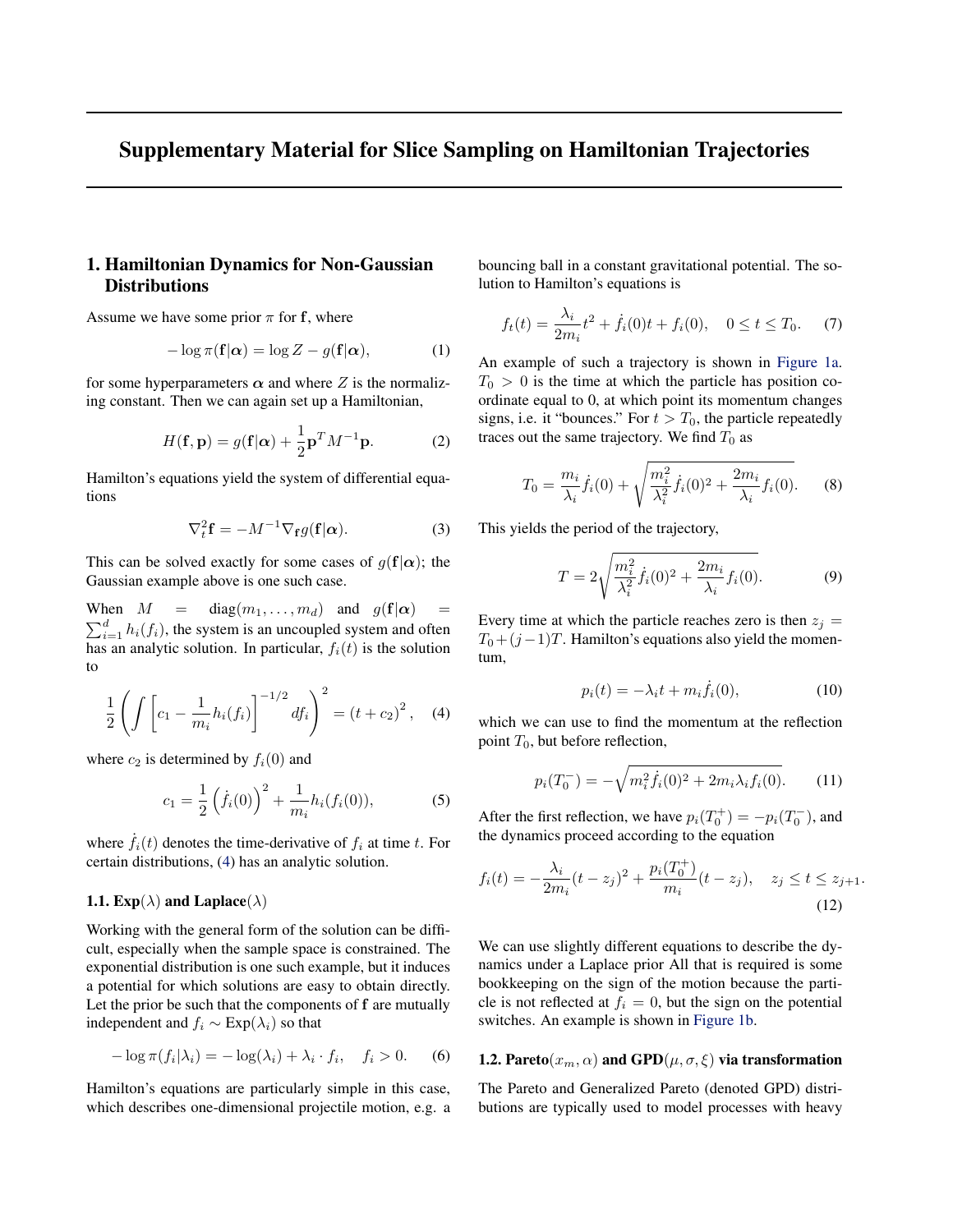tails. The density of the Pareto distribution is

$$
\pi(f_i|x_m,\alpha) = \alpha x_m^{\alpha} f_i^{-(\alpha+1)},
$$
  

$$
f_i \ge x_m, \quad x_m > 0, \quad \alpha > 0.
$$
 (13)

We can show that the random variable  $y_i := \log f_i - \log x_m$ is distributed as  $Exp(\alpha)$ , for  $y_i > 0$ . Using this fact, we can generate analytic trajectories as in [subsection 1.1](#page-0-0) for  $y_i$  and slice sample from the resulting curves  $f_i(t) = x_m e^{y_i(t)}$ . An example is shown in [Figure 1c.](#page-2-0)

The GPD has the density

$$
\pi(f_i|\mu,\sigma,\xi) = \frac{1}{\sigma} \left(1 + \xi \cdot \frac{f_i - \mu}{\sigma}\right)^{-(1 + \xi^{-1})},
$$
  

$$
f_i \ge \mu, \quad \xi \ge 0.
$$
 (14)

(The GPD is also defined for  $\xi$  < 0, in which case  $\mu \leq$  $f_i \leq \mu - \sigma/\xi$ . We focus on the  $\xi \geq 0$  case for now.) The random variable  $y_i := \log \left( 1 + \xi \frac{f_i - \mu}{\sigma} \right)$  is distributed as  $Exp(\xi^{-1})$  for  $y_i > 0$ , and we can again use the calculations from [subsection 1.1](#page-0-0) to slice sample from the curve  $f_i(t) =$  $\mu + \frac{\sigma}{\xi}(e^{y_i(t)} - 1)$ . An example is shown in [Figure 1d.](#page-2-0)